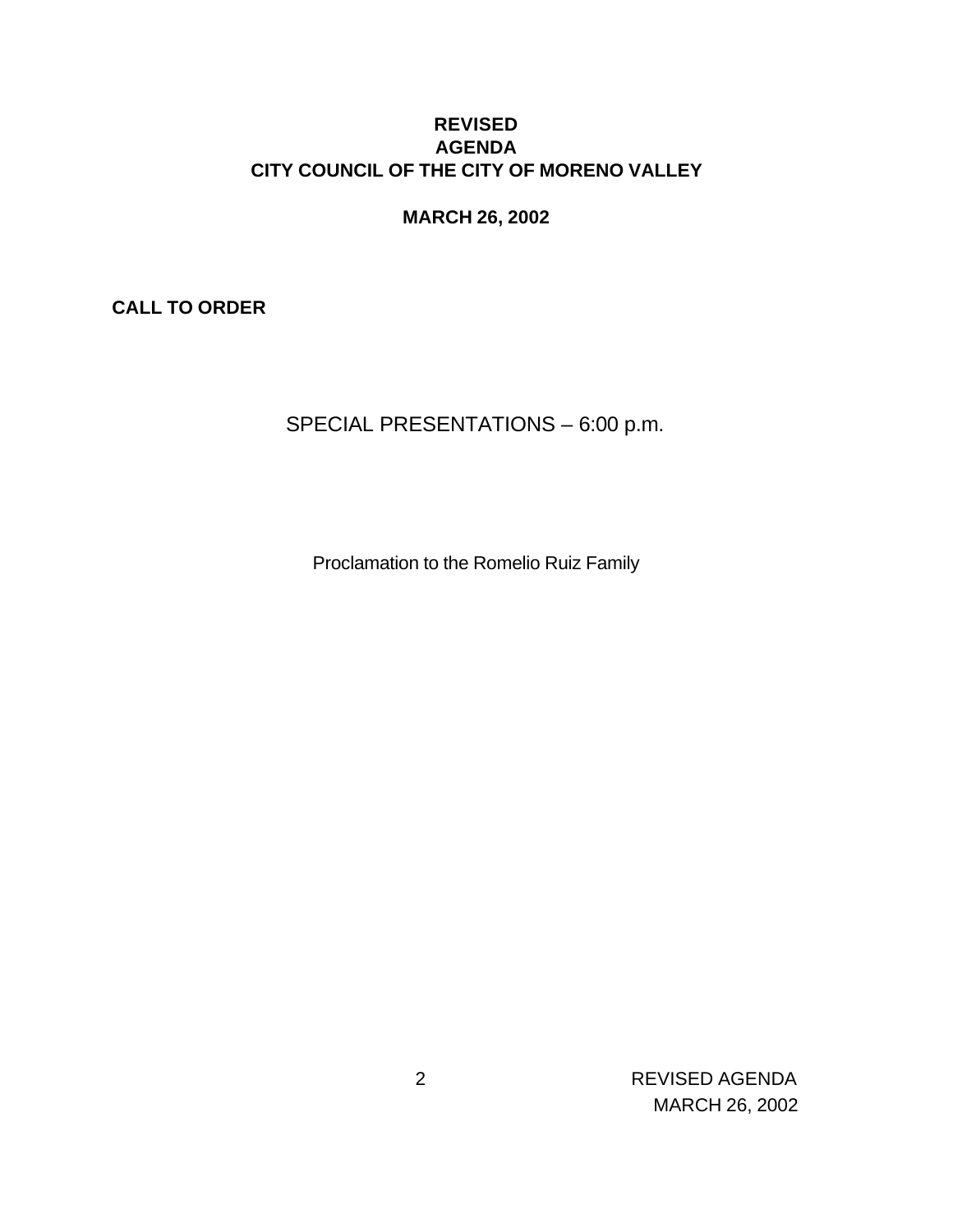## **REVISED AGENDA JOINT MEETING OF THE CITY COUNCIL OF THE CITY OF MORENO VALLEY MORENO VALLEY COMMUNITY SERVICES DISTRICT COMMUNITY REDEVELOPMENT AGENCY OF THE CITY OF MORENO VALLEY**

### **REGULAR MEETING – 6:30 P.M. MARCH 26, 2002**

- **CALL TO ORDER** (Joint Meeting of the City Council of the City of Moreno Valley, Moreno Valley Community Services District, and the Community Redevelopment Agency of the City of Moreno Valley - actions taken at the Joint Meeting are those of the Agency indicated on each Agenda item)
- **PLEDGE OF ALLEGIANCE**
- **INVOCATION** Minister Winnie Bell, Friendship Christian Fellowship
- **ROLL CALL**
- **INTRODUCTIONS**
- PUBLIC COMMENTS **ON MATTERS ON THE AGENDA** WILL BE TAKEN UP AS THE ITEM IS CALLED FOR BUSINESS, BETWEEN STAFF'S REPORT AND CITY COUNCIL DELIBERATION (SPEAKER SLIPS MAY BE TURNED IN UNTIL THE ITEM IS CALLED FOR BUSINESS.) Those wishing to speak should submit a BLUE speaker slip to the Bailiff. There is a three-minute limit per person.

All remarks and questions shall be addressed to the presiding officer or to the City Council and not to any individual Council member, staff member or other person.

• PUBLIC COMMENTS **ON MATTERS NOT ON THE AGENDA** UNDER THE JURISDICTION OF THE CITY COUNCIL WILL BE HEARD PRIOR TO CITY COUNCIL REPORTS AND CLOSING COMMENTS. IN THE EVENT THAT THE AGENDA ITEM FOR SUCH PUBLIC COMMENTS HAS NOT BEEN CALLED BY 10:00 P.M., IT SHALL BE CALLED AS THE NEXT ITEM OF BUSINESS FOLLOWING THE CONCLUSION OF ANY ITEM BEING HEARD AT 10:00 P.M. Those wishing to speak should submit a PINK speaker slip to the Bailiff. There is a three-minute limit per person.

All remarks and questions shall be addressed to the presiding officer or to the City Council and not to any individual Council member, staff member or other person.

> 3 REVISED AGENDA MARCH 26, 2002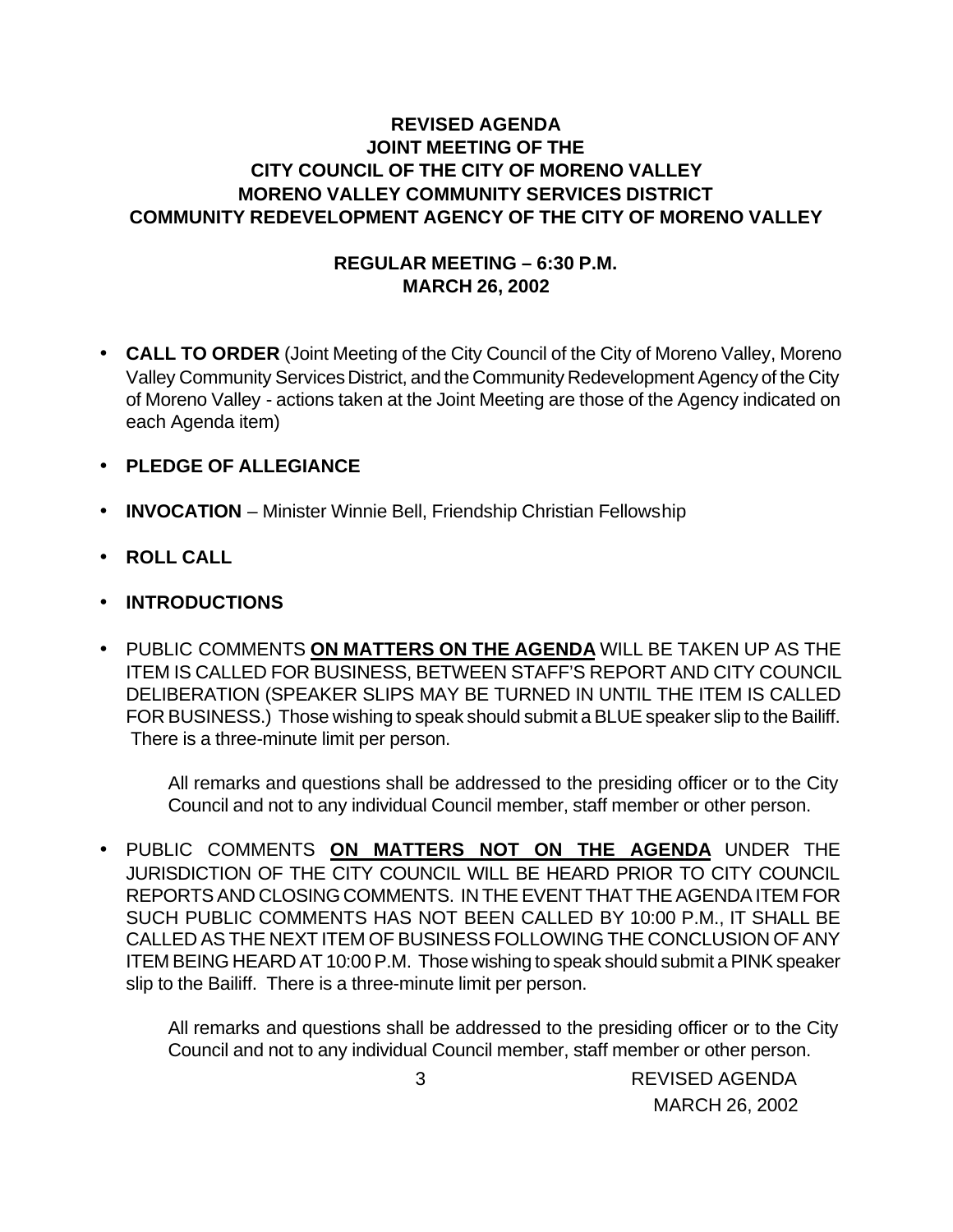# **JOINT CONSENT CALENDARS (SECTIONS A-C) OF THE CITY COUNCIL OF THE CITY OF MORENO VALLEY, MORENO VALLEY COMMUNITY SERVICES DISTRICT, AND COMMUNITY REDEVELOPMENT AGENCY OF THE CITY OF MORENO VALLEY**

All items listed under the Consent Calendars are considered to be routine and noncontroversial, and may be enacted by one motion unless a member of the Council, Community Services District, or Redevelopment Agency requests that an item be removed for separate action. The motion to adopt the Consent Calendars is deemed to be a separate motion by each Agency and shall be so recorded by the City Clerk. Items withdrawn for report/discussion will be heard after public hearing items.

# **A. CONSENT CALENDAR** - **CITY COUNCIL**

- A1. ORDINANCES FIRST READING BY TITLE ONLY Recommendation: Waive reading of all Ordinance Introductions and read by title only.
- A2. STREET NAME PROPOSAL ADOPT RESOLUTION NO. 2002-21, A RESOLUTION OF THE CITY COUNCIL OF THE CITY OF MORENO VALLEY, ASSIGNING AVENIDA ROMELIO RUIZ AS THE STREET NAME FOR THE PROPOSED ENTRANCE TO THE CIVIC CENTER COMPLEX ON THE WEST SIDE OF FREDERICK STREET, BETWEEN ALESSANDRO BOULEVARD AND CALLE SAN JUAN DE LOS LAGOS (Report of: Director of Public Works/City Engineer)

Recommendation: That the City Council adopt Resolution No. 2002-21, assigning Avenida Romelio Ruiz as the street name for the proposed entrance to the Civic Center.

### Resolution No. 2002-21

A Resolution of the City Council of the City of Moreno Valley, California, Assigning Avenida Romelio Ruiz as the Street Name for the Proposed Entrance to the Civic Center Complex

A3. WARRANT REPORTS – FEBRUARY 28, 2002 (Report of: Director of Finance/City Treasurer) Recommendation: Adopt Resolution No. 2002-18, approving the Warrant Reports, including wire transfers, dated February, 2002, in the total amount of \$9,937,131.97.

Resolution No. 2002-18

 4 REVISED AGENDA MARCH 26, 2002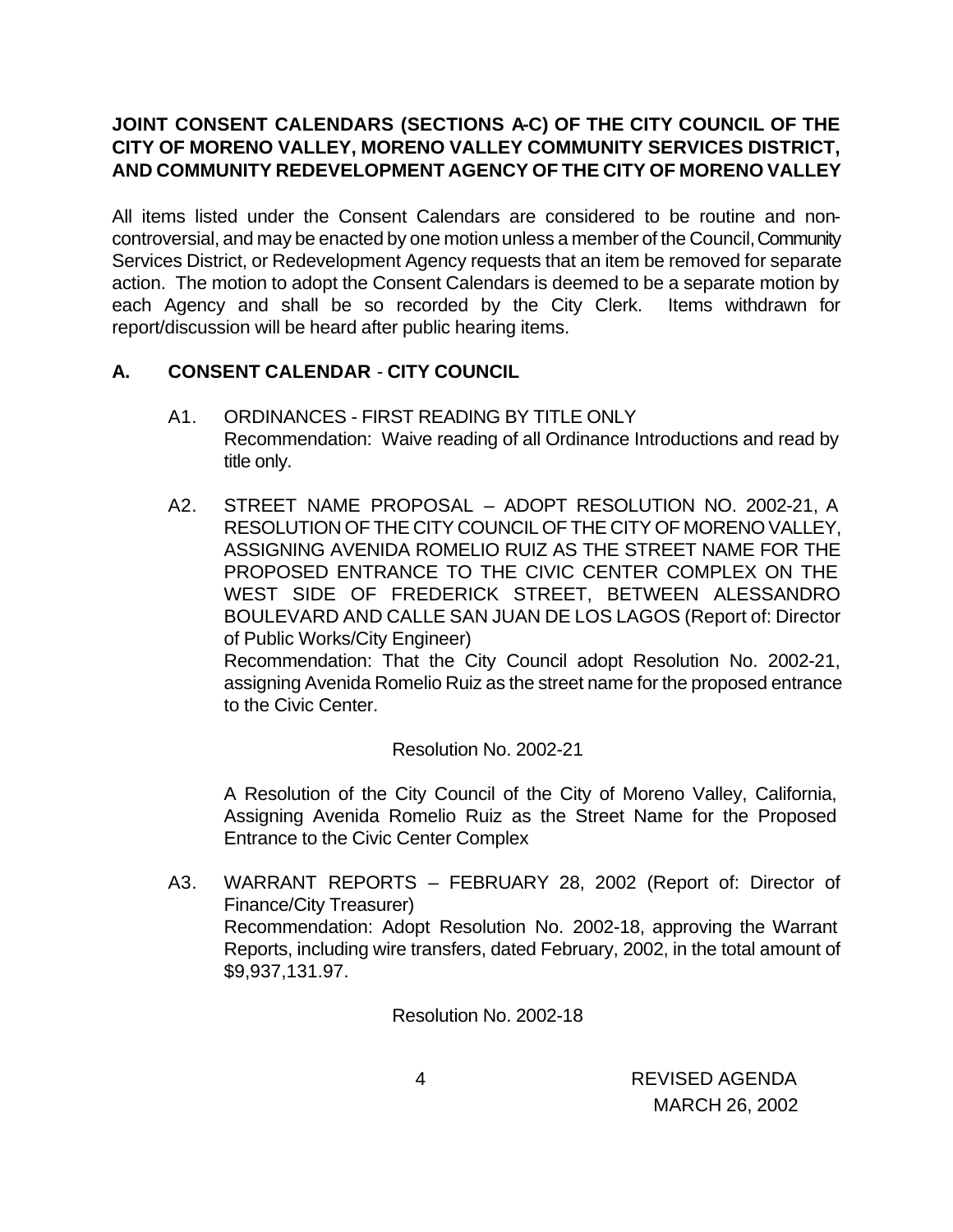A Resolution of the City Council of the City of Moreno Valley, California, Approving the Warrant Reports Dated February 28, 2002

A4. RESOLUTION NO. 2002-19, APPROVING TEMPORARY BUSINESS LICENSE FEE RELATIVE TO FARMER'S MARKET AND FAMILY FESTIVAL AT TOWNGATE MALL (Report of: Director of Finance/City Treasurer) Recommendation: Adopt Resolution No. 2002-19, approving a temporary business license processing fee of \$5.00 per day for participating vendors relative to the Farmer's Market to be held at Towngate Mall from May 3 $^{\text{rd}}$  through August 30, 2001.

#### Resolution No. 2002-19

A Resolution of the City Council of the City of Moreno Valley, California, Establishing a Temporary Business License Fee for Participating Vendors Relative to the Farmer's Market at Towngate Mall

A5. REQUEST FOR A FOUR-WAY STOP AT THE INTERSECTION OF INDIAN STREET AND BAY AVENUE UNTIL A TRAFFIC SIGNAL CAN BE CONSTRUCTED (Report of: Director of Public Works/City Engineer) Recommendation: Adopt Resolution No. 2002-20 to establish 4-way stop controls at the intersection of Indian Street and Bay Avenue and direct Transportation Engineering Division to prioritize Indian Street and Bay Avenue on the 2003/2005 signal priority list.

Resolution No. 2002-20

A Resolution of the City Council of the City of Moreno Valley Establishing Stop Controls for North and South Bound Traffic on Indian Street at Bay Avenue

- A6. REQUEST ADOPTION OF PLANS AND SPECIFICATIONS, AND AUTHORIZATION TO ADVERTISE FOR CONSTRUCTION BIDS FOR THE FISCAL YEAR 2001/2002 SLURRY SEAL PROGRAM, PROJECT NO. 01- 12584830 (Report of: Director of Public Works/City Engineer) Recommendation: Adopt the Plans and Specifications on file in the office of the Public Works Director and authorize the City Clerk to advertise this project for construction bids.
- 5 REVISED AGENDA MARCH 26, 2002 A7. APPROVAL OF FINAL MAP 29761 – SINGLE FAMILY RESIDENTIAL PROJECT AND ACCEPT AGREEMENT AND BONDS FOR PUBLIC RIGHT-OF-WAY IMPROVEMENTS; EXONERATE FAITHFUL PERFORMANCE AND MATERIAL AND LABOR BONDS FOR TRACT 21463, NORTH SIDE OF SUNNYMEAD RANCH PARKWAY AT LAKE VISTA ROAD - D.R. HORTON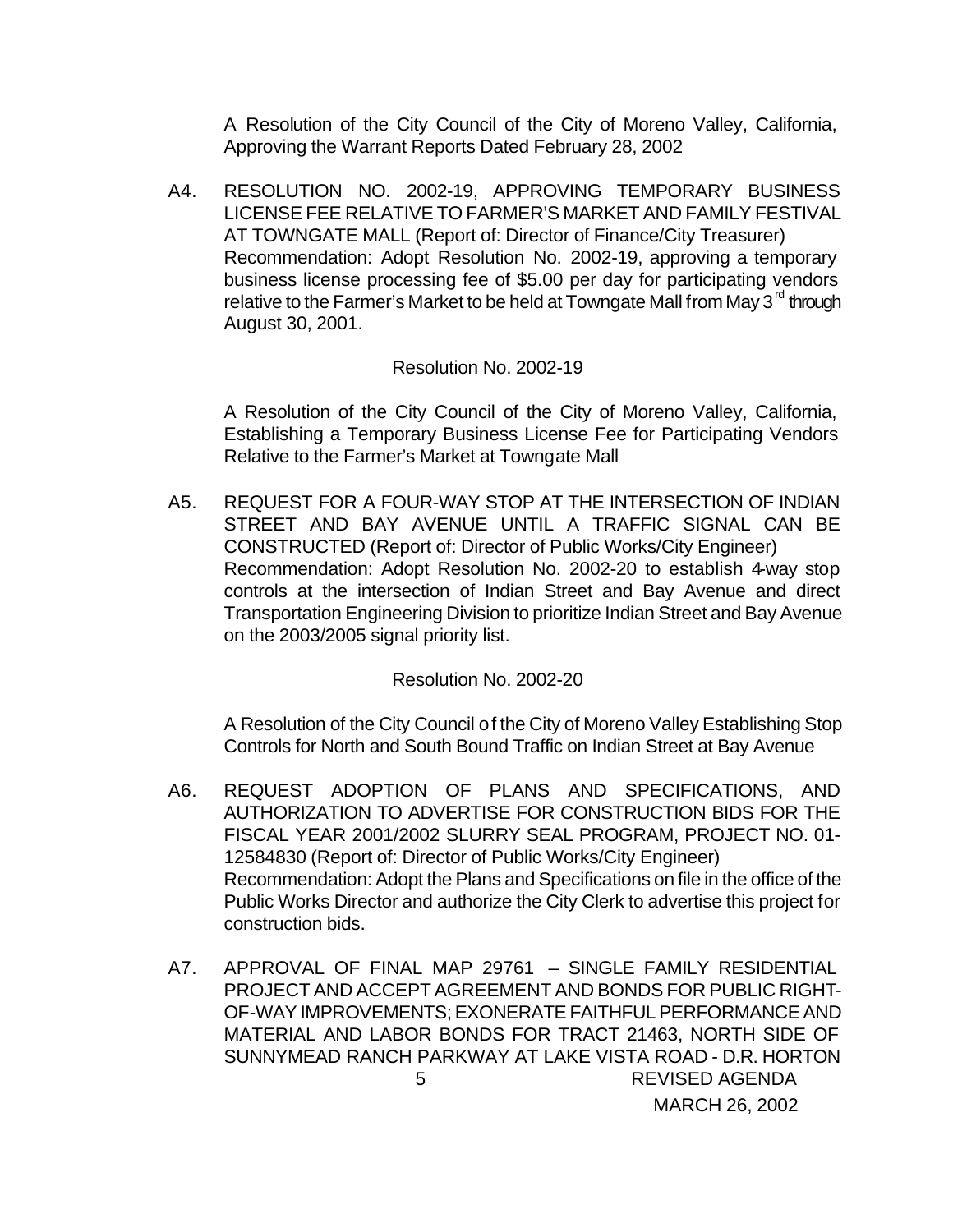LOS ANGELES HOLDING COMPANY, INC., CORONA, CALIFORNIA (Report of: Director of Public Works/City Engineer) Recommendation: Approve Final Map 29761, authorize the City Clerk to sign the map and transmit said map to the County Recorder's Office for recordation; accept the bonds and Agreement for Public Improvements; authorize the Mayor to execute the agreement; direct the City Clerk to forward the signed agreement to the County Recorder's Office for recordation; instruct the City Engineer to prepare the exoneration of the Faithful Performance Bond and Material and Labor Bond for Tract 21463 upon acceptance of the bonds and Agreement for Public Improvements for Final Map 29761.

- A8. APPROVAL OF FINAL MAP 30286 SINGLE FAMILY RESIDENTIAL PROJECT AND ACCEPT AGREEMENT AND BONDS FOR PUBLIC RIGHT OF WAY IMPROVEMENTS, NORTH SIDE OF IRIS AVENUE, EAST OF LASSELLE STREET – K. HOVNANIAN FORECAST HOMES, INC., ONTARIO, CALIFORNIA (Report of: Director of Public Works/City Engineer) Recommendation: Approve Final Map 30286, authorize the City Clerk to sign the map and transmit said map to the County Recorder's Office for recordation; accept the bonds and Agreement for Public Improvements; authorize the Mayor to execute the agreement; and direct the City Clerk to forward the signed agreement to the County Recorder's Office for recordation.
- A9. REQUEST TO CONTINUE MARCH 12, 2002, CONSENT ITEM A8 APPROVAL OF FINAL MAPS 29143-2,3,4,5,6,F (Report of: Director of Public Works/City Engineer) (Continued from March 12, 2002) Recommendation: Continuation of this item to the April 9, 2002 City Council Meeting, to allow the Planning Division time to process the Public Facilities Fee Credit Agreement, which is scheduled for public hearing during the same meeting.

#### **B. CONSENT CALENDAR** - **COMMUNITY SERVICES DISTRICT**

B1. ORDINANCES - FIRST READING BY TITLE ONLY Recommendation: Waive reading of all Ordinance Introductions and read by title only.

### **C. CONSENT CALENDAR** - **COMMUNITY REDEVELOPMENT AGENCY**

C1. ORDINANCES - FIRST READING BY TITLE ONLY Recommendation: Waive reading of all Ordinance Introductions and read by title only.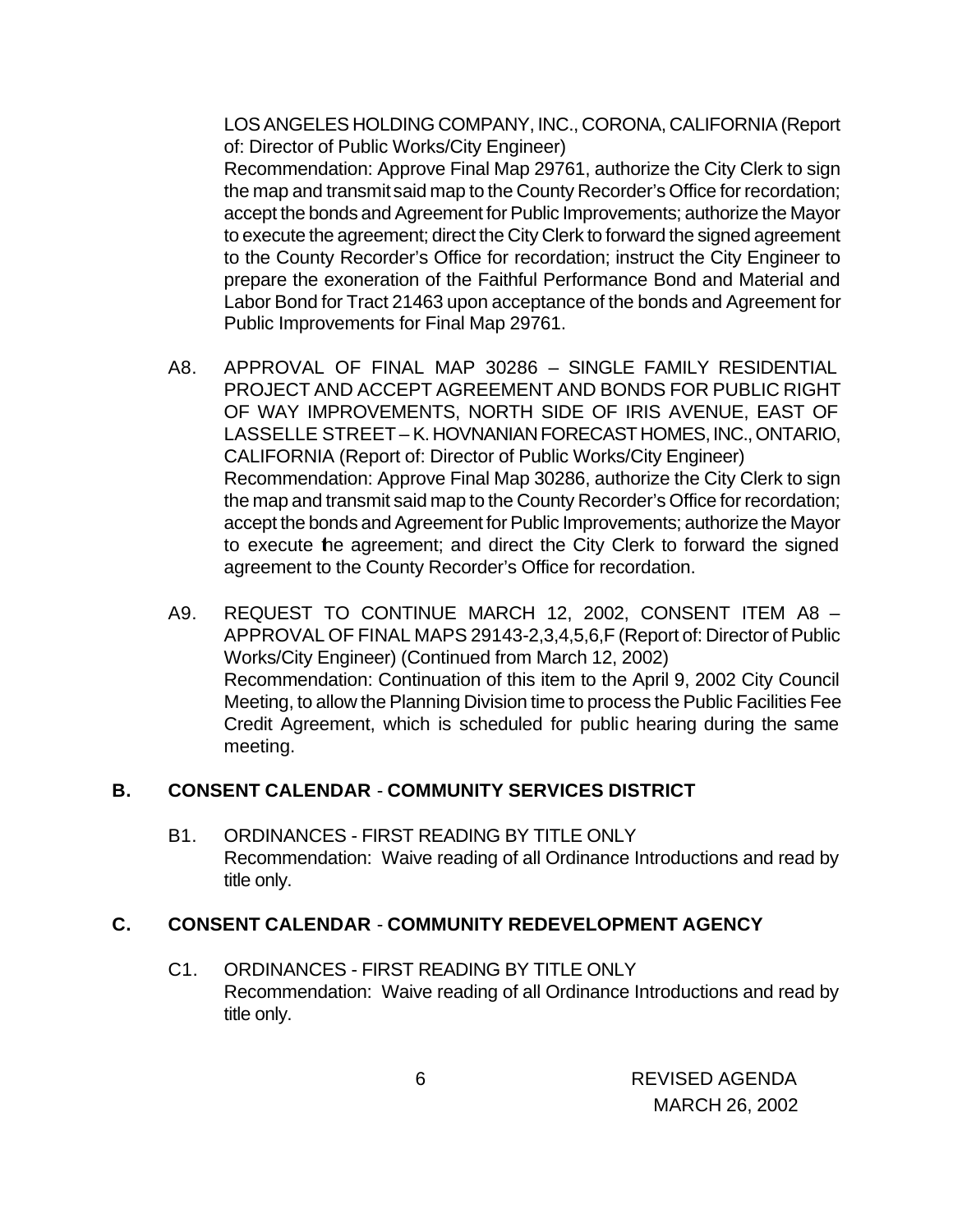# **D. PUBLIC HEARINGS**

- D1. COMMUNITY DEVELOPMENT BLOCK GRANT (CDBG) FUND ALLOCATIONS AND HOME PROGRAM FUNDING SELECTIONS FOR FISCAL YEAR 2002/03 (Report of: Director of Community and Economic Development) Recommendation: That the City Council conduct a Public Hearing for the Community Development Block Grant (CDBG) and HOME Programs and select programs and projects for funding as part of the City's Annual Action Plan for Fiscal Year 2002/03.
- D2. PUBLIC HEARING FOR INCLUSION OF TENTATIVE TRACT NO. 30301 (AND ALL AFFECTED PHASES) INTO THE COMMUNITY SERVICES DISTRICT ZONE B (RESIDENTIAL STREET LIGHTING) (Report of: Director of Public Works/City Engineer) Recommendation: That the City Council, acting in their capacity as the Board of Directors of the Moreno Valley Community Services District (CSD):
	- 1) Conduct the Public Hearing to consider the inclusion of Tentative Tract No. 30301 (and all affected phases) into the CSD Zone B (Residential Street Lighting) and the annual service charge;
	- 2) Tabulate the mail ballots for CSD Zone B;
	- 3) Verify and accept the results of the mail ballot proceeding as identified on the Official Tally Sheet and APN listing;
	- 4) Receive and file with the City Clerk's Office the accepted Official Tally Sheet and APN listing; and
	- 5) Authorize and impose the CSD Zone B Charge.
- D3. PA01-0082 (MUNICIPAL CODE AMENDMENT) AND P01-044 (AMENDED CONDITIONAL USE PERMIT) - APPLICANT: GARY MILLER ARCHITECT & ASSOCIATES, INC. - LOCATION: 11790 PERRIS BOULEVARD – NORTHEAST CORNER OF PERRIS BOULEVARD AND VIA VON BOTSCH - PROPOSAL: AN AMENDMENT TO CHAPTER 9.08.030 OF THE CITY MUNICIPAL CODE AND AN AMENDED CONDITIONAL USE PERMIT APPLICATION FOR THE REMOVAL OF AN EXISTING 50-FOOT TALL TOWER ELEMENT AND THE ADDITION OF A 40-FOOT TALL STEEPLE TO THE ROOF OF AN EXISTING CHURCH (Report of: Director of Community and Economic Development)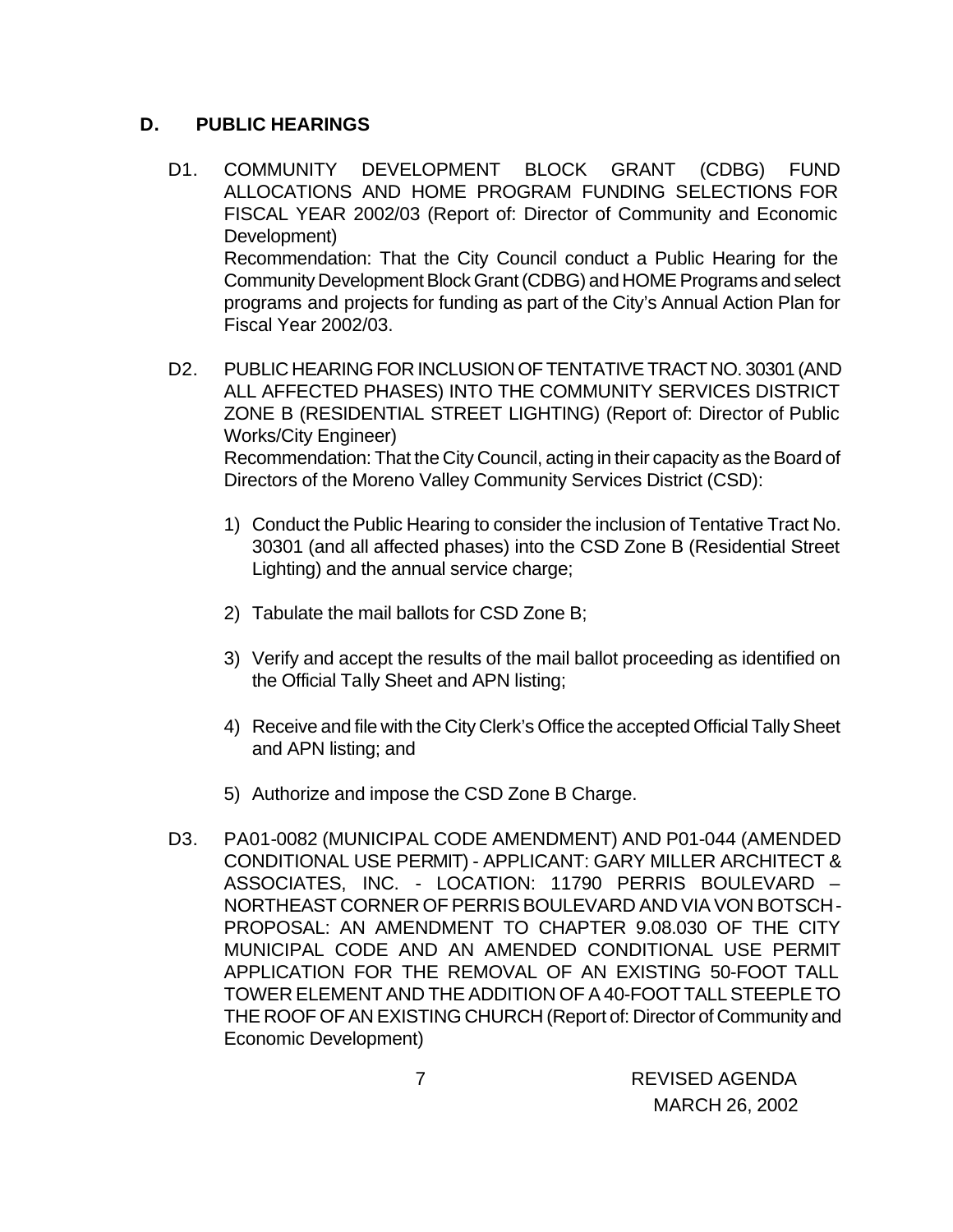Recommendation: That the City Council conduct a public hearing for review of the recommended action taken by the Planning Commission to approve P01- 0082 (Municipal Code Amendment) and P01-044 (Amended Conditional Use Permit), and subsequent to the public hearing:

Adopt a Negative Declaration for PA01-0082 (Municipal Code Amendment), in that this application will not result in significant environmental impacts;

1) Introduce City Council Ordinance No. 599 approving PA01-0082 (Municipal Code Amendment), based on the findings in City Council Ordinance No. 599;

#### Ordinance No. 599

An Ordinance of the City Council of the City of Moreno Valley, California, Approving PA01-0082 (Municipal Code Amendment), Amending Chapter 9.08.030 of the City of Moreno Valley Municipal Code to Allow for Greater Height of Architectural Projections in Residential and Nonresidential **Districts** 

- 2) Recognize that P01-44 (Amended Conditional Use Permit) qualifies as a categorical exemption under the California Environmental Quality Act in that it meets the criteria of a Class 1 Categorical Exemption, CEQA Guidelines, Section 15301.e.1; and
- 3) Adopt City Council Resolution No. 2002-22 approving P01-44 (Amended Conditional Use Permit), based on the findings in City Council Resolution No. 2002-21, and the conditions of approval attached to the resolution as Exhibit A.

#### Resolution No. 2002-22

A Resolution of the City Council of the City of Moreno Valley, California, which Proposes to Remove an Existing 50-foot Tall Free-Standing Tower Element and Install a 40-Foot Tall Steeple on the Roof of an Existing Church for a Total Height of 69-Feet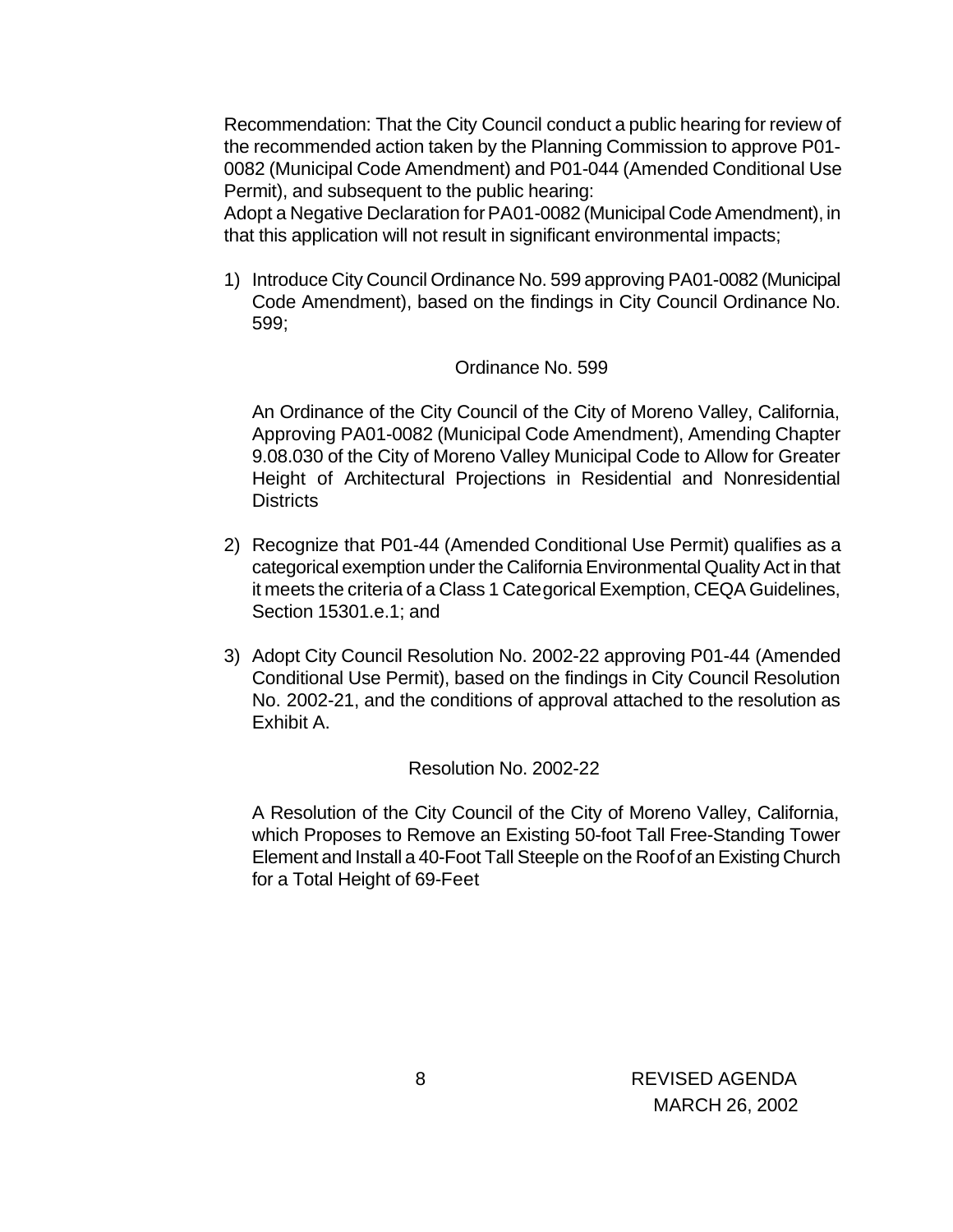- D4. A PUBLIC HEARING REGARDING PA-0010N (CONDITIONAL USE PERMIT AND P00-041N (REVISION TO THE MASTER PLOT PLAN) LOCATED ON THE WEST SIDE OF FREDERICK STREET, SOUTHWEST OF THE HIGHWAY 60 OFF-RAMP AND SUBMITTED BY CHEVRON PRODUCTS COMPANY (Report of: Director of Community and Economic Development) Recommendation: That the City Council conduct a public hearing to:
	- 1. Recognize that the proposed retail gas station and convenience store is within the scope of the Program Environmental Impact Report for the Towngate Specific Plan No. 200, pursuant to Section 15168 (c) (2) and 15168 (e) (1) (2) of the California Environmental Quality Act Guidelines, while no conditions in Section 15162 calling for a subsequent EIR have occurred; and
	- 2. Approve City Council Resolution No. 2002-23, thereby approving PA00- 0001-N (Conditional Use Permit) and P00-0041N (Revision to the Master Plot Plan), based on the findings in the Resolution.

Resolution No. 2002-23

A Resolution of the City Council of the City of Moreno Valley Approving PA00- 0001N, A Conditional Use Permit for A Proposed 2,131 Square Foot Gas Station, Including a Canopy with Six (6) Pumps/Dispensers and a Food Mart with Beer and Wine Sales, and P00-041N, for the Modificiation of the Towngate (SP200) Master Plot Plan from an Office Building to a Retail Gas Station

### **E. ITEMS REMOVED FROM CONSENT CALENDARS FOR DISCUSSION OR SEPARATE ACTION**

### **F. REPORTS**

F1. REPORT TO CONSIDER PUBLIC COMMENTS REGARDING COMMUNITY SERVICES DISTRICT ZONE B (RESIDENTIAL STREET LIGHTING) MAIL BALLOT PROCEEDING FOR TENTATIVE TRACT 30317 (AND ALL AFFECTED PHASES) (Report of: Director of Public Works/City Engineer) Recommendation: That the City Council acting in their respective capacities as President and Members of the Board of Directors of the Moreno Valley Community Services District (CSD), accept public comments regarding the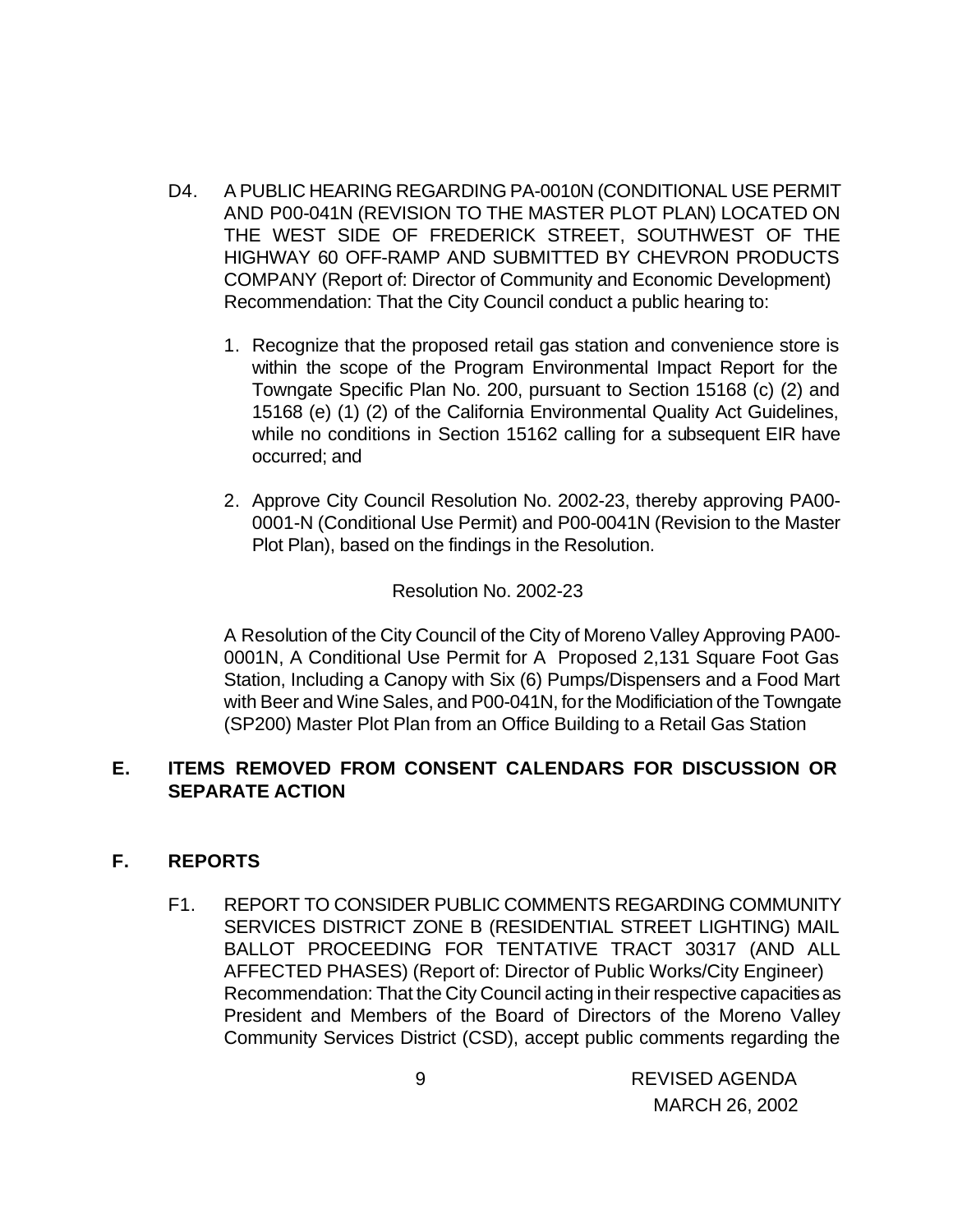proposed inclusion of Tentative Tract 30317 (and all affected phases) into the CSD Zone B (Residential Street Lighting) and the annual service charge.

- F2. AMENDMENT AND RESTATEMENT OF THE WASTE MANAGEMENT AGREEMENT (Report of: Director of Public Works/City Engineer) Recommendation: That the City Council:
	- 1. Approve the Amendment and Restatement of the Agreement between the City of Moreno Valley and Waste Management of the Inland Empire; and
	- 2. Direct the Mayor to execute the Amendment and Restatement of the Agreement between the City of Moreno Valley and Waste Management of the Inland Empire.
- F3. LEGISLATIVE UPDATE (Report of: Assistant City Manager) Recommendation: That the City Council receive and file the Legislative Status report.
- F4. CITY MANAGER'S REPORT (Informational Oral Presentation only not for Council action)
- F5. FIFTH AMENDMENT TO POLICE CONTRACT (Report of Police Chief) Recommendation: That the City Council approve the Fifth Amendment to the police contract.

### **G. LEGISLATIVE ACTIONS**

ORDINANCES - 1ST READING AND INTRODUCTION

ORDINANCES - 2ND READING AND ADOPTION

ORDINANCES - URGENCY ORDINANCES

RESOLUTIONS

• PUBLIC COMMENTS **ON ANY SUBJECT NOT ON THE AGENDA** UNDER THE JURISDICTION OF THE CITY COUNCIL

Those wishing to speak should complete and submit a PINK speaker slip to the Bailiff. There is a three-minute time limit per person.